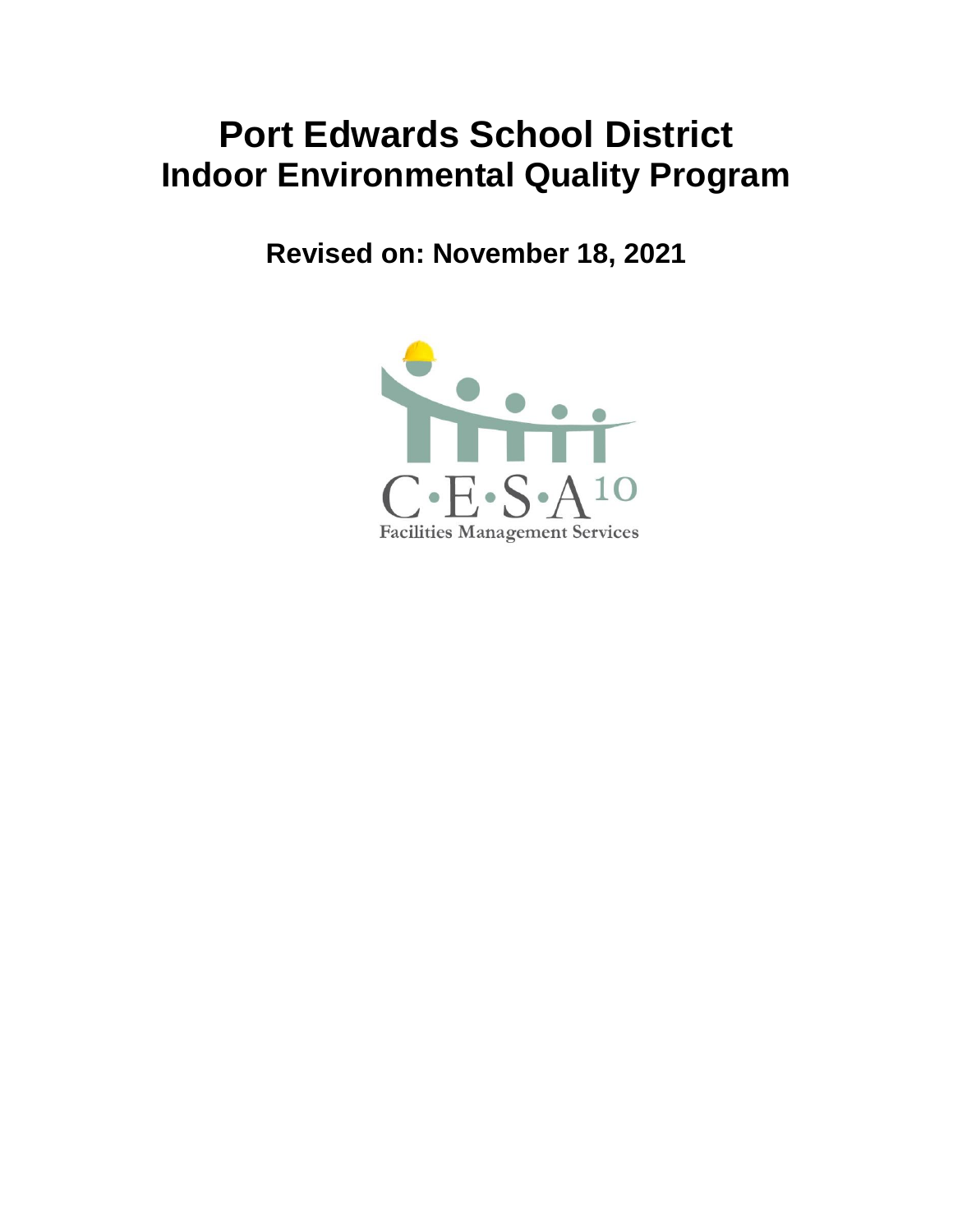#### **1. Mission Statement**

School buildings are kept in good repair, suitably equipped and in safe and sanitary condition to promote a positive learning environment. In accordance with the requirements identified under Wisconsin Statutes 120.12 (5) and 121.02 (1) (i) and Wisconsin Administrative Code PI 8.01 (2) (i), the Port Edwards School District designated officials will take appropriate steps to provide and maintain safe and healthful facilities.

As required in WI Stat. 118.075 (3) and (4), the Port Edwards School District will maintain indoor environmental quality (IEQ) in schools as appropriate with measures that include quality heating, ventilation and air conditioning (HVAC) systems, moisture control, integrated pest management, cleaning and maintenance schedules, appropriate materials selection, routine building inspections by maintenance personnel, appropriate training of staff, and communication.

## **2. Role of the IEQ Coordinator**

The Port Edwards School District has identified the following person(s) as the IEQ Coordinator(s) for specific buildings within the district.

| Frank Neve | High School/Middle School and Elementary School |
|------------|-------------------------------------------------|
|            |                                                 |

The IEQ Coordinator's responsibilities will be determined as appropriate, however, shall include and are not limited to:

- Serving as the primary contact person for issues related to IEQ within a specific school building. The Coordinator will be responsible for:
	- o collecting written IEQ concerns and ensuring that the contact information is recorded for the person reporting the concern(s);
	- o communicating with the administration and the school board about IEQ concerns that have been reported;
	- $\circ$  determining if an investigation is necessary and assigning an appropriate individual to investigate the concern;
	- o communicating an anticipated timeline for completion of the investigation;
	- $\circ$  sharing results of the investigation with the concerned person, administration and school board;
	- $\circ$  ensuring that proper follow-up, remediation, and clean-up is scheduled and completed in a timely matter;
	- $\circ$  maintaining a complete record of IEQ concerns and resolutions for a minimum of seven years;
	- $\circ$  advising the school board if updates and/or changes are necessary to the district's IEQ management plan;
	- o communicating with staff, parents, and other parties regarding IEQ; and
	- $\circ$  leading an IEQ team if the district determines a team is necessary to assist the IEQ Coordinator(s) with policy revisions, review of building concerns, communications, or other tasks as necessary

### **3. Communication**

The Port Edwards School District communication plan to inform staff, students, parents, and the public of the districts indoor environmental quality (IEQ) status has been developed as deemed appropriate, however, does include the following: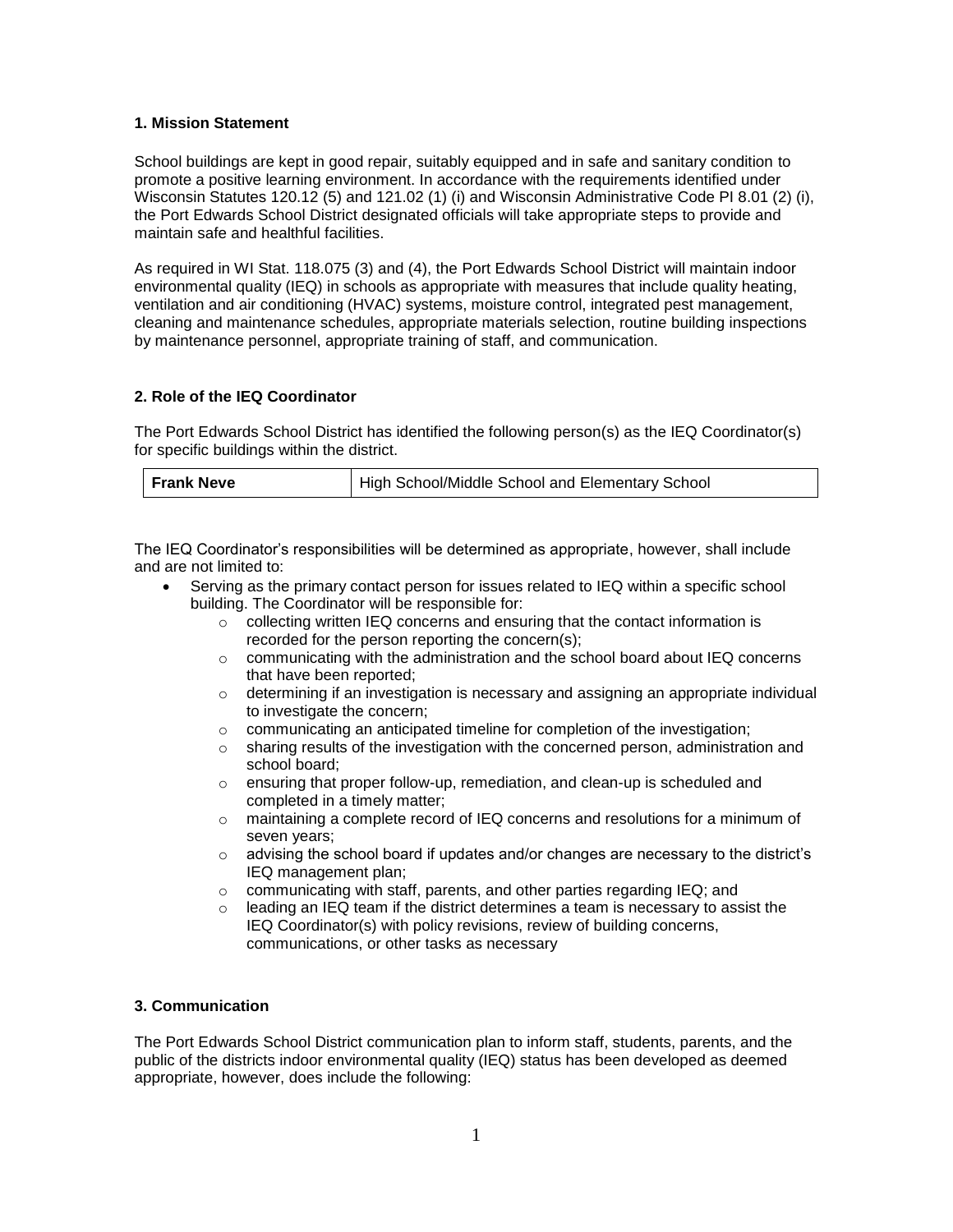- annual publication of a notice to students, staff, and the community that the district has an IEQ management plan in place, using the website, student handbook, the local newspaper, or other appropriate means;
- designation of contact persons for IEQ concerns and definition of responsibilities;
- development of policies related to IEQ of the district's buildings that will be reviewed periodically along with other district policies;
- use of the district's current procedures to provide information to the media regarding nonemergency situations;
- accommodation of the needs of students, parents, and staff in the event of an IEQ emergency. One or more contact persons will be identified to work with the media and update the community during a crisis. The person/people will be determined by the district administrator.

### **4. Reporting**

The Port Edwards School District encourages the prompt reporting and resolution of any and all IEQ concerns to provide a healthy and comfortable environment for students, staff, and visitors and avoid unnecessary costs related to the neglect of IEQ issues.

The Port Edwards School District procedures for the reporting of IEQ concerns will be developed as needed. Current procedures are outlined under the responsibilities of the IEQ coordinator identified in Section 2 of this plan. A form is provided for staff, students, parents or the public to report IEQ concerns in writing and is available in Appendix A.

### **5. Addressing IEQ Findings**

The IEQ Coordinator: Frank Neve will act as directed by the Port Edwards School District School District Administration. When formal IEQ concern investigations result in the identification of specific IEQ issues, the issues will be as described in Section 2 of this plan, the IEQ Coordinator will ensure that results from the official IEQ concern investigation are recorded, actions taken are documented, a response is coordinated, and communication is made with all relevant parties. Copies of all documents will be kept by the building's IEQ Coordinator. The IEQ Coordinator will develop and recommend specific policy changes for non-urgent issues that can be addressed by district policies and present the recommendations to the school board for review and adoption.

When formal IEQ concern investigations result in the identification of specific IEQ issues, the issues will be dealt with as appropriate while prioritizing from most to least critical, ensuring that urgent or simple issues are addressed promptly and issues that require continual attention are scheduled for regular review as appropriate. If the source of a problem cannot be identified or the problem persists despite the initial efforts by district staff to identify and remediate it, the IEQ Coordinator will discuss the matter with the appropriate district official(s) in order to determine whether a meeting with professionals, experts, and other outside personnel may be needed.

As described in Section 2 of this plan, the IEQ Coordinator will ensure that results from the official IEQ concern investigation are recorded, actions taken are documented, a response is coordinated, and communication is made with all relevant parties. Copies of all documents will be kept by the building's IEQ Coordinator. The IEQ Coordinator will develop and recommend specific policy changes for non-urgent issues that can be addressed by district policies and present the recommendations to the district administrator for review. New or revised policies will be added to this IEQ Management Plan.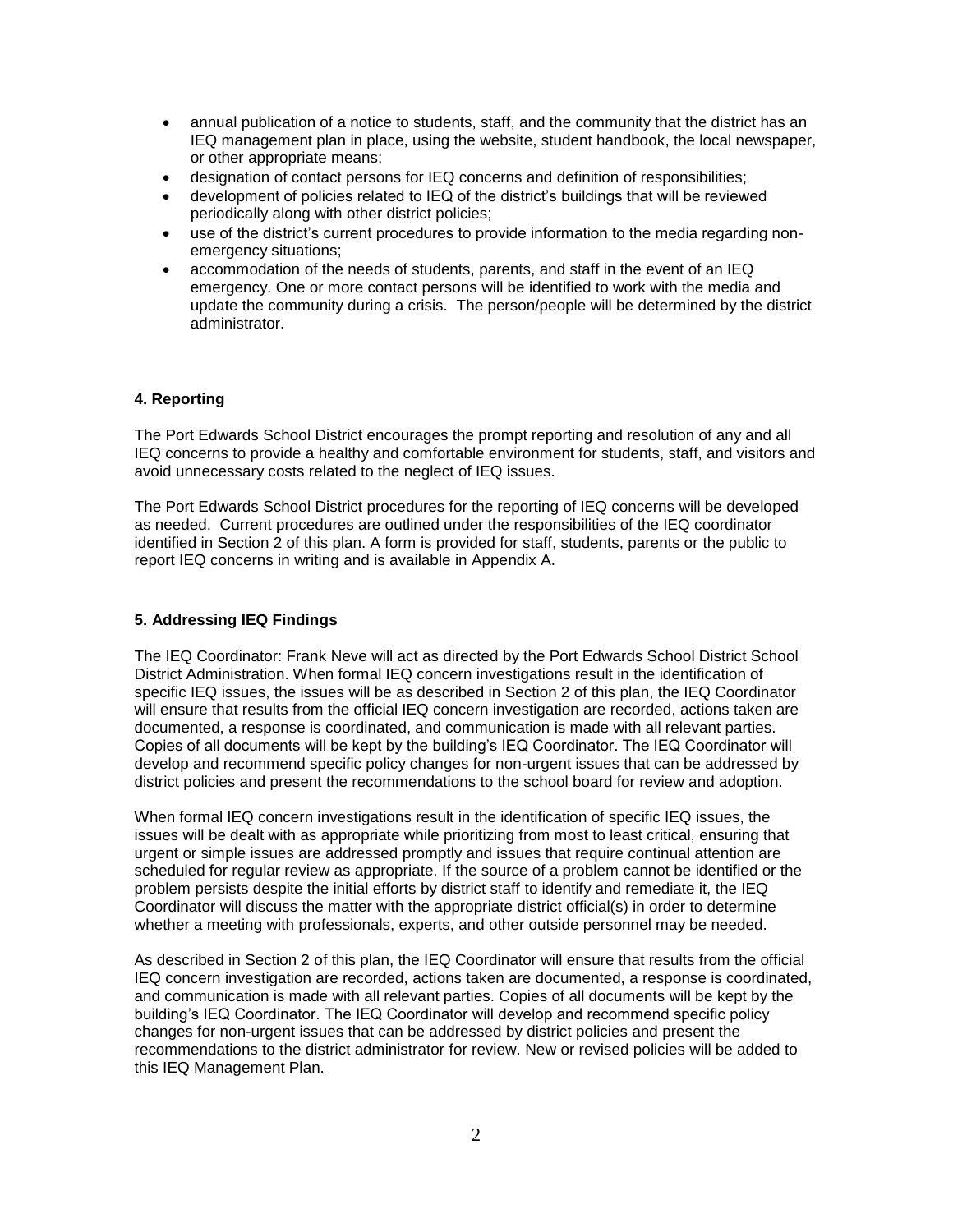### **6. IEQ Policies**

The Port Edwards School District will develop IEQ related policies as needed. The school district has developed, or will develop, formal district policies based on existing procedures and practices, and has adopted the following as its IEQ Policies:

- Non-Smoking Policy: Wisconsin Statute 101.123 (2) (a) 2 prohibits tobacco use in all educational facilities.
- Animals in the Classroom Policy
- Food in the Classroom Policy
- Painting Policy
- Hazardous Materials Policy
- Asbestos Hazard Emergency Response Act (AHERA) Management Plan
- Integrated Pest Management Program
- **Lead Policy**
- Radon Gas Policy
- Anti-Idling Policy

#### **7. Procedures for Maintenance and Facility Operations**

A*.* Cleaning and Chemicals:

Regular and thorough cleaning is an important means for the removal of air pollutant sources. The Port Edwards School District will address cleaning and chemical handling issues as appropriate. However, the school district Port Edwards School District, written procedures for cleaning and handling of cleaning and chemical compounds.

B. Flooring:

Regular and effective cleaning and maintenance of all floor coverings used in district buildings is essential to keep floors dry and clean. The Port Edwards School District will maintain flooring as appropriate and has developed, written floor cleaning procedures.

Ensures that all carpets are cleaned with hot water extraction at least twice a year and are not cleaned during summer months unless drying within 24 hours can be assured. Wet and dry mops will be used on resilient floor coverings.

C. Preventive Maintenance and Operations:

Preventive maintenance involves routine inspection, adjustment, and repair of building structures and systems, including the heating, ventilating, and air conditioning system (HVAC); unit ventilators; local exhaust; fresh air intakes; and flooring. Preventive maintenance plays a major role in maintaining the quality of air by assuring that the building systems are operating effectively and efficiently to maintain comfortable temperatures and humidity in occupied spaces. The Port Edwards School District will address preventive maintenance as appropriate. The school district will also provide operations manuals and maintenance records in close proximity to each major piece of equipment or system to ensure routine maintenance.

The Port Edwards School District School District will address preventive maintenance by providing operations manuals and maintenance records near each major piece of equipment or system to ensure routine maintenance.

D. Microbial Management:

Microbials such as mold, bacteria and viruses, are a significant cause of illness, health symptoms and discomfort for building occupants. Moisture control is the most effective way to control microbial growth. T

The Port Edwards School District School District will address preventive maintenance by providing operations manuals and maintenance records in close proximity to each major piece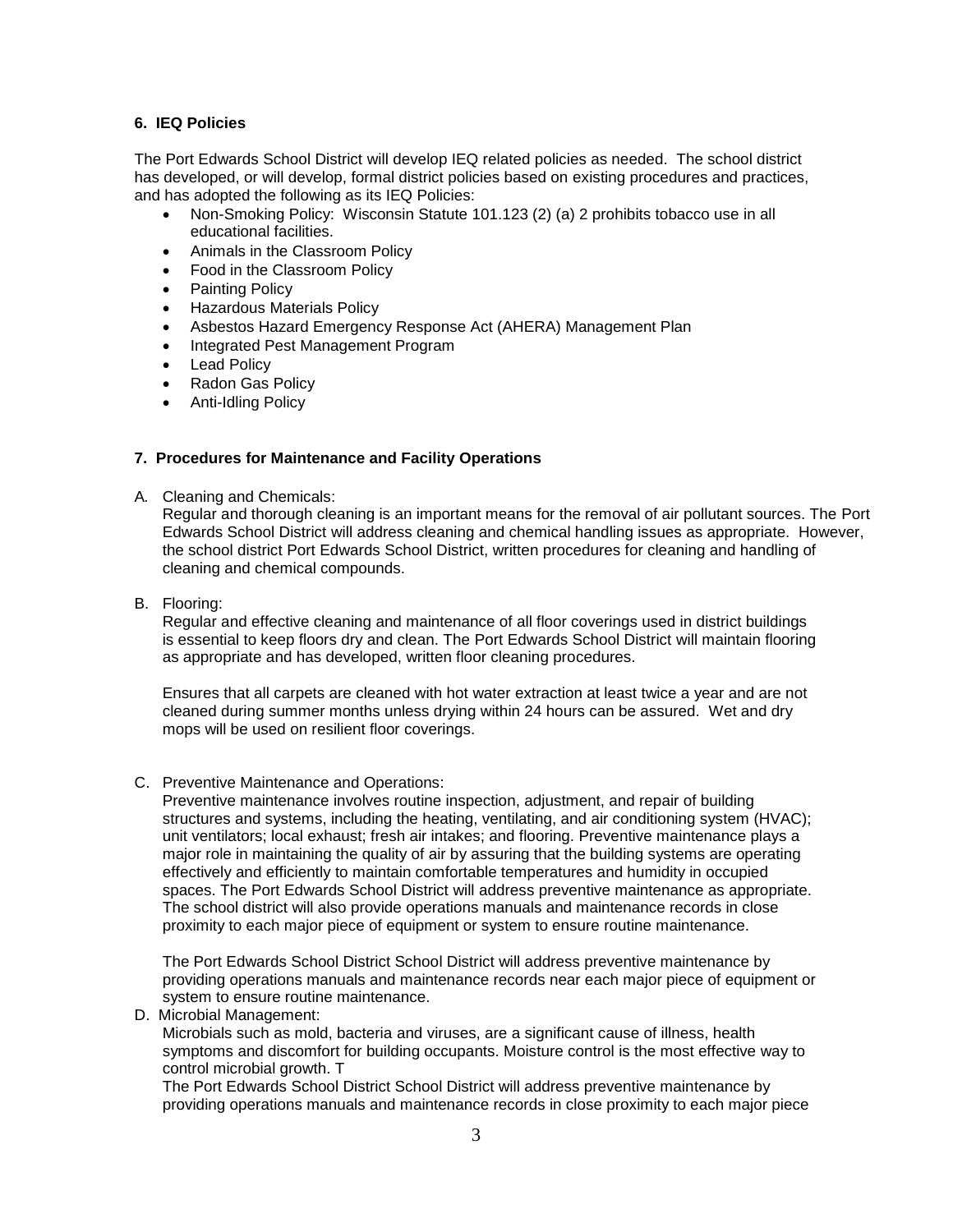of equipment or system to ensure routine maintenance will manage microbials as appropriate. It is school district policy to promptly investigating signs of water intrusion and/or microbial growth. Materials contaminated with microbials will be promptly cleaned or replaced. Mold growth will be removed from non-porous surfaces with a strong brush and non-ammonia containing detergent and thorough drying. Remediation projects that cannot be handled by district staff will be contracted to appropriate professionals. Specific control and protection measures will be used as needed for large-scale remediation projects.

## **8. Construction and Renovation**

The Port Edwards School District will adhere to the state, federal and municipal building code guidelines and other mandates/rules/regulations when doing construction and/or renovation projects, including the Wisconsin State Building Codes that can be found at [www.dsps.wi.gov/sb/SB-DivCodesListing](http://www.dsps.wi.gov/sb/SB-DivCodesListing.html)

The Port Edwards School District will comply with all building codes and consider IEQ when planning construction and renovation projects. The findings from walk-through inspections and building systems evaluations will be considered when planning renovations.

The Port Edwards School District School District will comply with all building codes.

# **9. Staff Responsibilities for Maintaining Good IEQ**

All Port Edwards School District staff members play an important role in maintaining and improving environmental quality. Since the actions of staff members can affect the quality of the indoor environment in school buildings, employees will be provided with information and training about IEQ as appropriate through online tools and materials identified in the recommendations of the School's [IEQ task force.](http://dpi.wi.gov/sms/pdf/ieq_final_report_2011_02_24.pdf)

Information and training for all staff will be provided as needed using free or low cost online tools, materials, or webinars to the extent possible, with more specialized training secured for maintenance and/or buildings and grounds staff as funding permits.

- A. **Teachers** will help to maintain adequate airflow from ventilators by refraining from stacking books or other items on ventilators, or covering vents with posters, or turning off fans due to noise, and by removing clutter in their classrooms, properly disposing of hazardous waste, and enforcing the school's various IEQ policies in their classrooms.
- B. **Administrators** will communicate the school's activities to the school board, staff, students, and community and ensure that the school is implementing IEQ policies appropriately.
- C. **Facility Operators** will ensure that HVAC systems are operating properly and buildings are maintained adequately and cleaned regularly.
- D. **Custodians** will follow all policies regarding cleaning chemicals, ensure that school is regularly vacuumed and swept, clean drain pans, empty trash cans, and check drain pipes regularly. They also look for signs of pest problems and inform the appropriate people of any issues.
- E. **Health Officers/School Nurses** will track illnesses, such as asthma, that may provide an early warning of IEQ problems.
- F. **The School Board** will approve and support the IEQ Management Plan.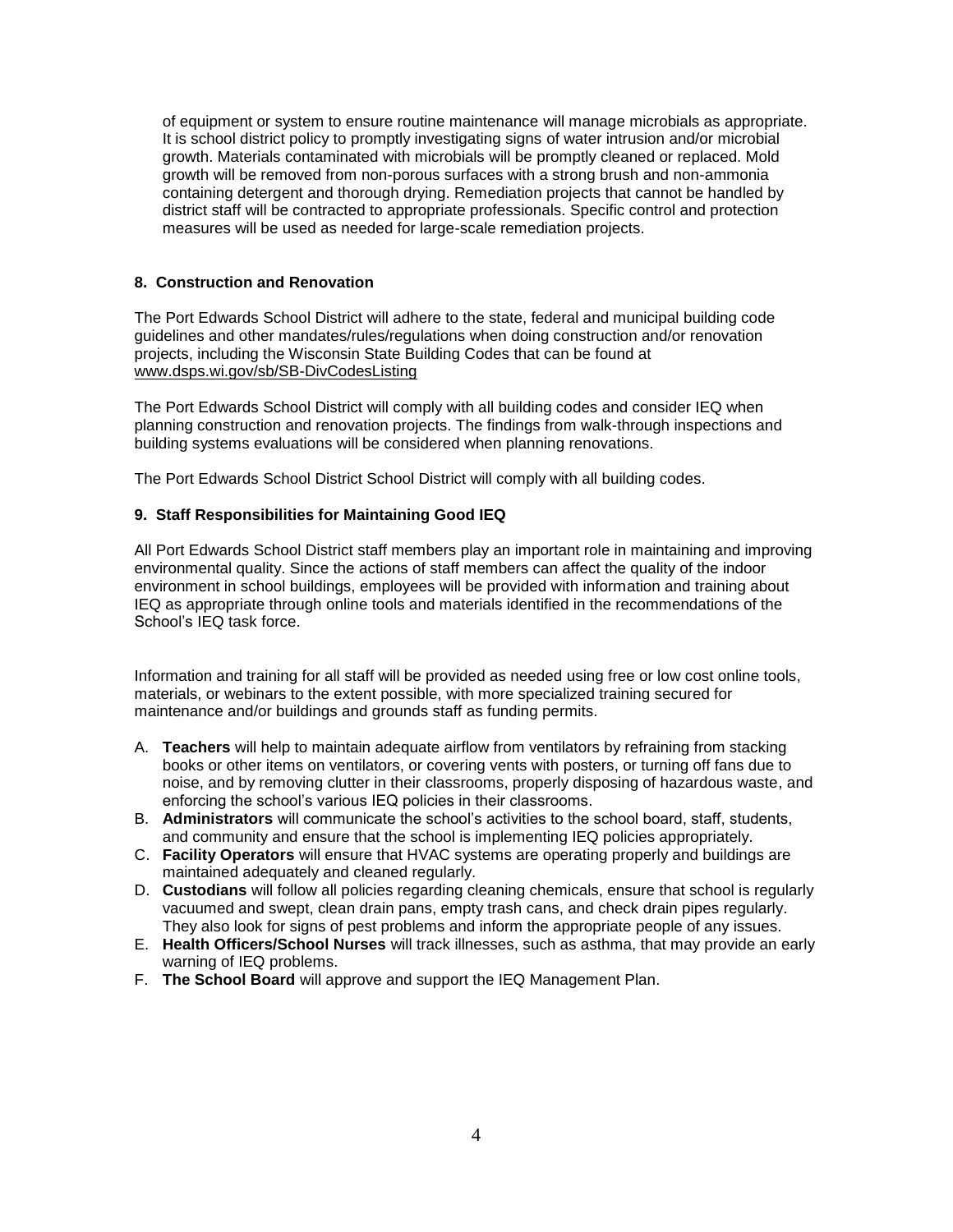### **10. Prevention of IEQ Problems**

The Port Edwards School District is committed to preventing IEQ problems. To reach this goal, the district will take whatever actions are appropriate and possible given availability of budget and staffing. Additional prevention efforts will include:

- keeping equipment and operating systems in good working condition and make every effort to best accommodate the needs and comfort of students, staff and other users of the school building;
- evaluate building systems and conduct walk-throughs of the various district buildings, schedule regular review and maintenance for those systems that require continual attention, and handle IEQ concerns identified during the walkthroughs in accordance with #5 in this plan;
- comply with all applicable codes and operate current systems based on how they were designed to be used to ensure high quality facilities for all district functions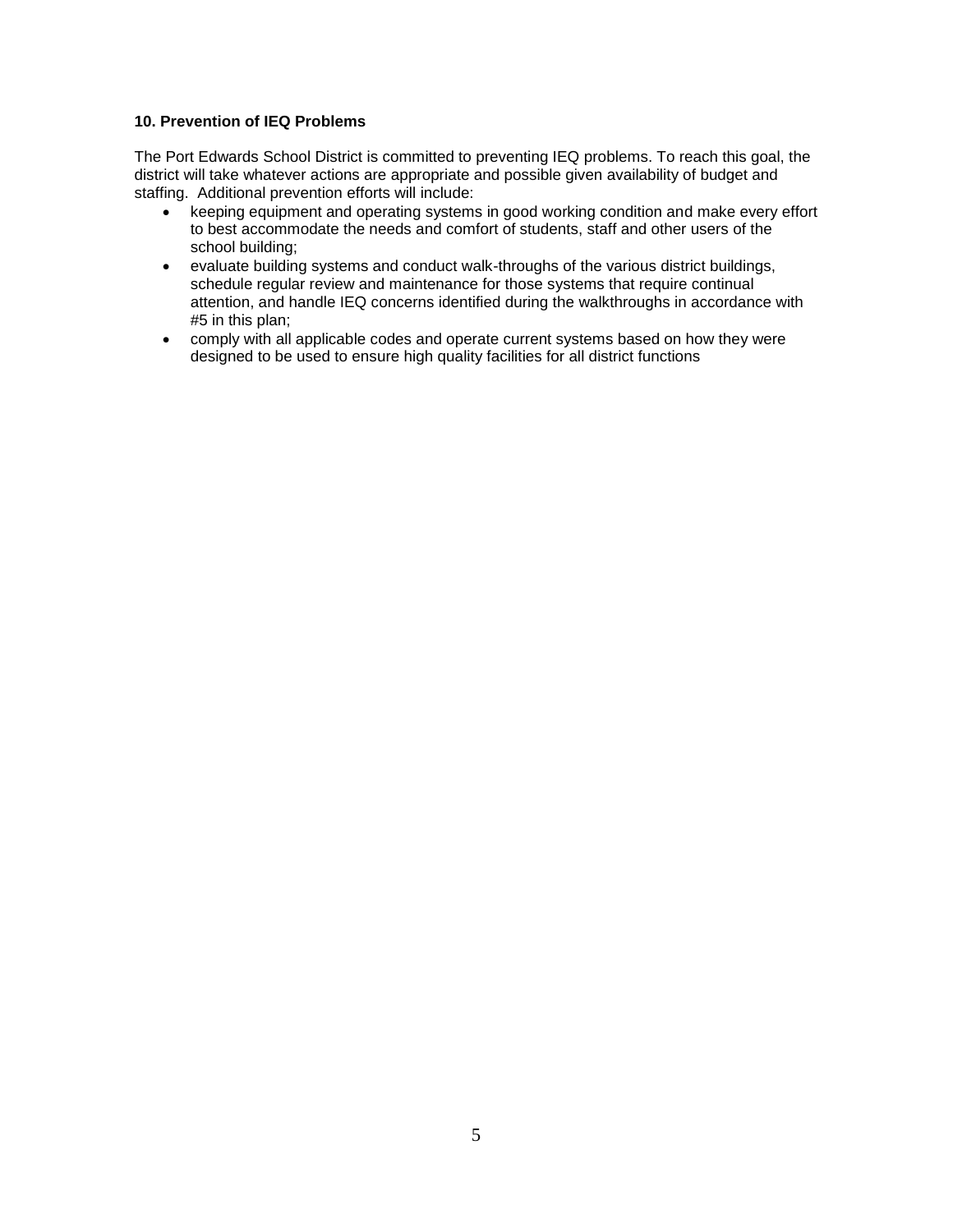**Appendix A IEQ Concern Response, Reporting, and Investigation Procedure**

| <b>Port Edwards School District</b>                                              | Number:<br>Date:<br><b>Revision:</b> |
|----------------------------------------------------------------------------------|--------------------------------------|
| <b>Procedure: IEQ Concern Response,</b><br><b>Reporting, &amp; Investigation</b> | Page: 1 of 3                         |

# **1.0 GENERAL**

- **1.1 Purpose:** The purpose of this procedure is to provide guidance on IEQ concern response, reporting, and investigation.
- **1.2 Scope:** This procedure applies to all employees whenever a concern occurs.
- **1.3 Responsibility:** It is the responsibility of every employee to comply with this procedure.

# **2.0 REPORTING**

- **2.1 Medical Concern:** Any time there is an injury/illness/accident all employees are empowered to call 911 if deemed necessary. If it is not an emergency situation, first aid can be administered by an employee trained in first aid/CPR.
- **2.2 Notification:** The employee must notify the IEQ Coordinator immediately after the IEQ concern is realized.
- **2.3 Documentation:** IEQ coordinator will collect written IEQ concerns and ensuring that the contact information is recorded for the person reporting the concern(s). The concern is documented on the IEQ Concern Form located in Appendix B.

# **3.0 COMMUNICATION**

- **3.1** IEQ Coordinator will communicate with the administration and the school board about IEQ concerns that have been reported;
- **3.2** IEQ Coordinator will determine if an investigation is necessary and assigning an appropriate individual to investigate the concern and will communicate this step;
- **3.3** IEQ Coordinator will communicate an anticipated timeline for completion of the investigation;
- **3.4** IEQ Coordinator will share results of the investigation with the concerned person, administration and school board;

# **4.0 PROCESS**

- **4.1** IEQ Coordinator will ensure that proper follow-up, remediation, and clean-up is scheduled and completed in a timely matter;
- **4.2** IEQ Coordinator will maintain a complete record of IEQ concerns and resolutions for a minimum of seven years;
- **4.3** IEQ Coordinator will advise the school board if updates and/or changes are necessary to the district's IEQ management plan;
- **4.4** IEQ Coordinator will communicate with staff, parents, and other parties regarding IEQ;
- **4.5** IEQ Coordinator will lead an IEQ team if the district determines that a team is necessary to assist the IEQ Coordinator(s) with policy revisions, review of building concerns, communications, or other tasks as necessary.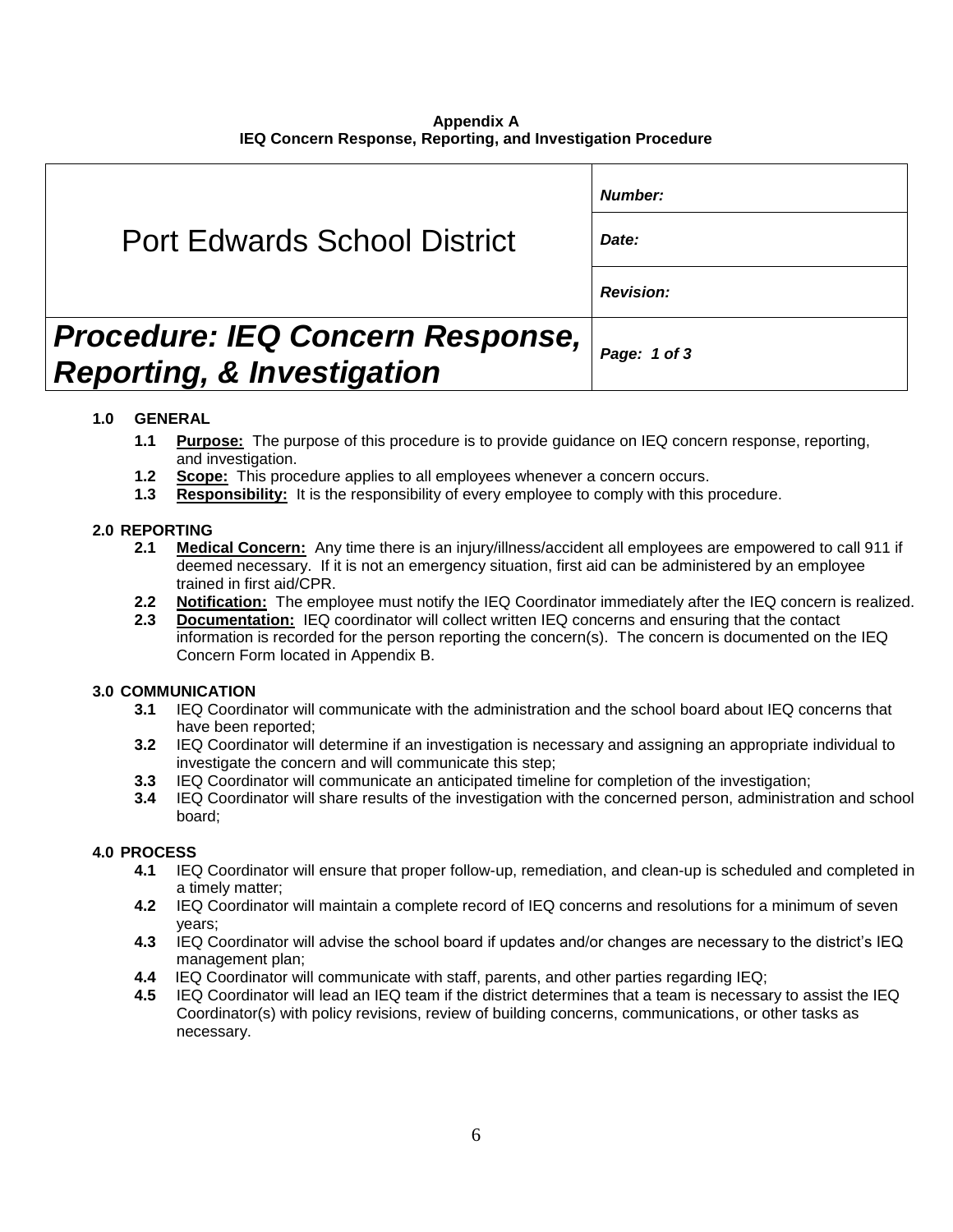*Procedure: IEQ Concern Response, Reporting, & Investigation Page: 2 of 3*

# **5.0 LEAVING / RETURNING TO WORK**

- **5.1 Leaving Work:** If an employee leaves work in order to seek medical attention he or she must:
	- **5.1.1** Give information to the IEQ Coordinator as necessary to complete the IEQ concern form. **5.1.2** Get approval from the supervisor. The supervisor can assign the person to modified duty for the
	- remainder of the shift if they choose to seek medical attention after their shift or not at all.
	- **5.1.3** An employee cannot leave before the end of their shift following an injury/issue without reporting the injury and obtaining the supervisor's permission.
- **5.2 Seeking Medial Attention After Shift End:** If an employee seeks medical attention after the end of their shift it is their responsibility to bring the documentation from the attending medical professional with them to work, and submit it to the supervisor before the start of their next scheduled shift.
- **5.3 Returning With Restrictions:** Any employee returning to work after seeking medical attention must be cleared by the supervisor. Upon returning to work the employee must report to the supervisor and present the documentation supplied by the attending medical professional.
- **5.4 Returning To Work After Medical Transport:** Any employee returning to work after medical transport should report directly to their supervisor on their first day back. The employee must present the documentation supplied by the attending medical professional to the supervisor. At that time the supervisor will determine if the employee may return to their original job or if modified duty is necessary.

# **5.0 COMPLETING THE IEQ INVESTIGATION**

- **6.1** The IEQ Coordinator/supervisor is available as a resource for all steps in the IEQ concern response, reporting, and investigation process and will review all completed IEQ concern investigations.
- **6.2** The IEQ Coordinator/supervisor is responsible for completing the employee statement and determine the root cause. A copy of the signed employee statement must be turned into the IEQ Coordinator. It is also the IEQ Coordinator's responsibility to complete the Corrective Action Plan portion of the IEQ Concern Form, which is located in Appendix B. The Corrective Action Plan should address the root cause, determined by the safety report, and could include maintenance requests, retraining, procedural change, etc. It is then the IEQ coordinator's responsibility to meet with their supervisor to discuss the Corrective Action Plan. Once both of the supervisors agree on the corrective action the plan should be sent to the district administrator.
- **6.3** The district administrator will review all completed IEQ Concern Investigations and will track completion of all follow-up to ensure timely completion.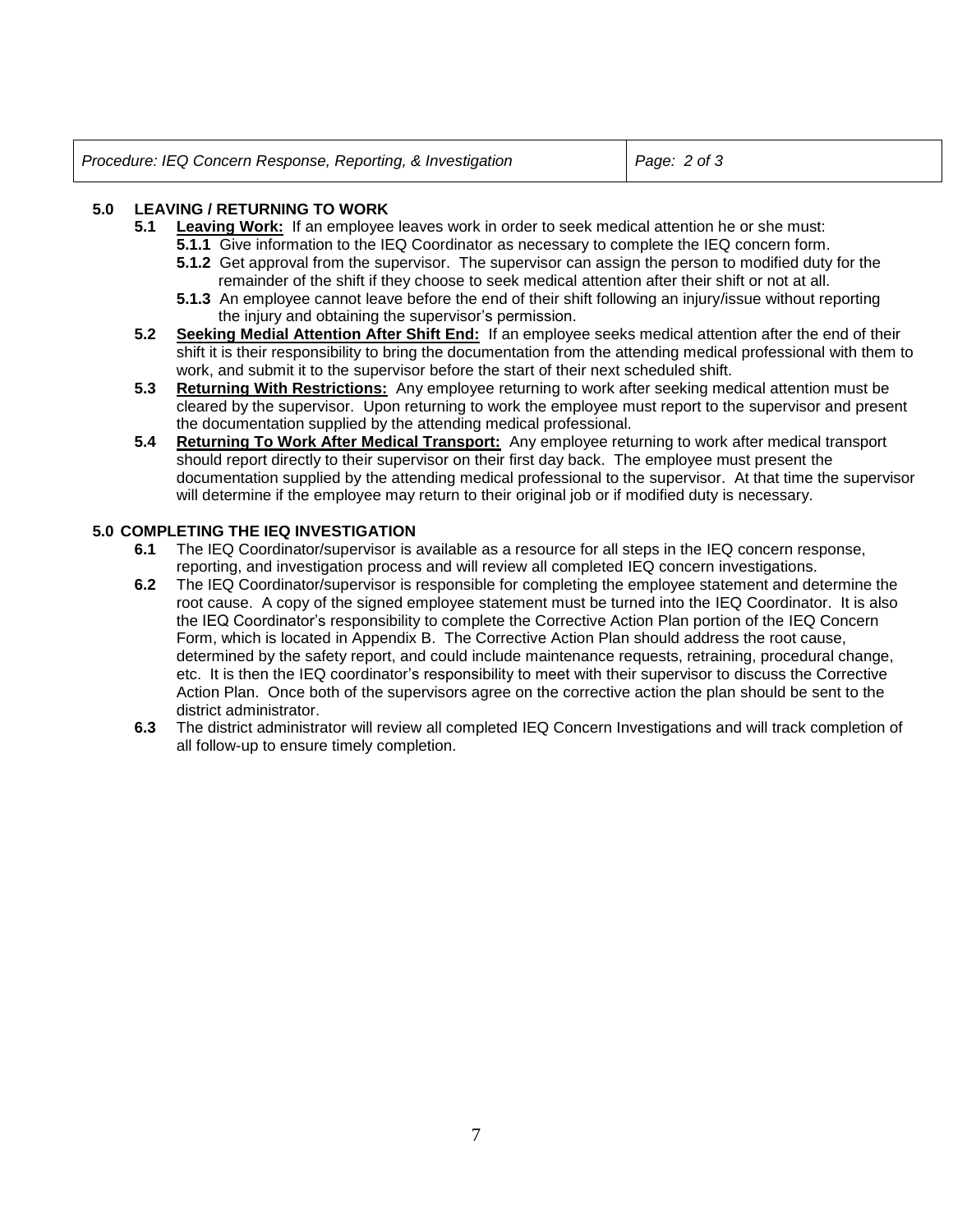| <b>Appendix B</b>                               |  |  |  |  |  |
|-------------------------------------------------|--|--|--|--|--|
| Indoor Environmental Quality (IEQ) Concern Form |  |  |  |  |  |

| <b>General Information</b>                                                   |                                                            |                                          | Date:                    |
|------------------------------------------------------------------------------|------------------------------------------------------------|------------------------------------------|--------------------------|
| Name:                                                                        |                                                            | <b>Email Address:</b>                    |                          |
| <b>Address:</b>                                                              |                                                            |                                          | Phone:                   |
| <b>Staff</b>                                                                 | <b>Student</b>                                             | <b>Parent</b>                            | <b>Other</b>             |
|                                                                              |                                                            |                                          |                          |
| <b>Simple Issue</b>                                                          | <b>Moderate Concern</b>                                    | <b>Urgent Concern</b>                    | <b>Immediate Concern</b> |
|                                                                              |                                                            |                                          |                          |
| <b>Building of Concern:</b>                                                  |                                                            | <b>Type of Concern:</b>                  |                          |
|                                                                              | Describe IEQ Concern - Attach any supporting documentation |                                          |                          |
|                                                                              |                                                            | <b>IEQ Coordinator's Use Only</b>        |                          |
|                                                                              |                                                            | Attach all other pertinent documentation |                          |
| <b>Date Recorded:</b>                                                        |                                                            | Person assigned to investigate:          |                          |
| <b>Date Investigation Began:</b>                                             |                                                            | <b>Date Investigation Complete:</b>      |                          |
| <b>Result of Investigation</b>                                               |                                                            |                                          |                          |
| Clean up, Remediation, or Other Work<br>Necessary:<br>No<br>Date Work Begun: | Yes                                                        | Person Assigned:<br>Date Work Complete:  |                          |
| <b>Follow Up Contact Made:</b><br>No                                         |                                                            | Yes, Date of follow up:                  |                          |